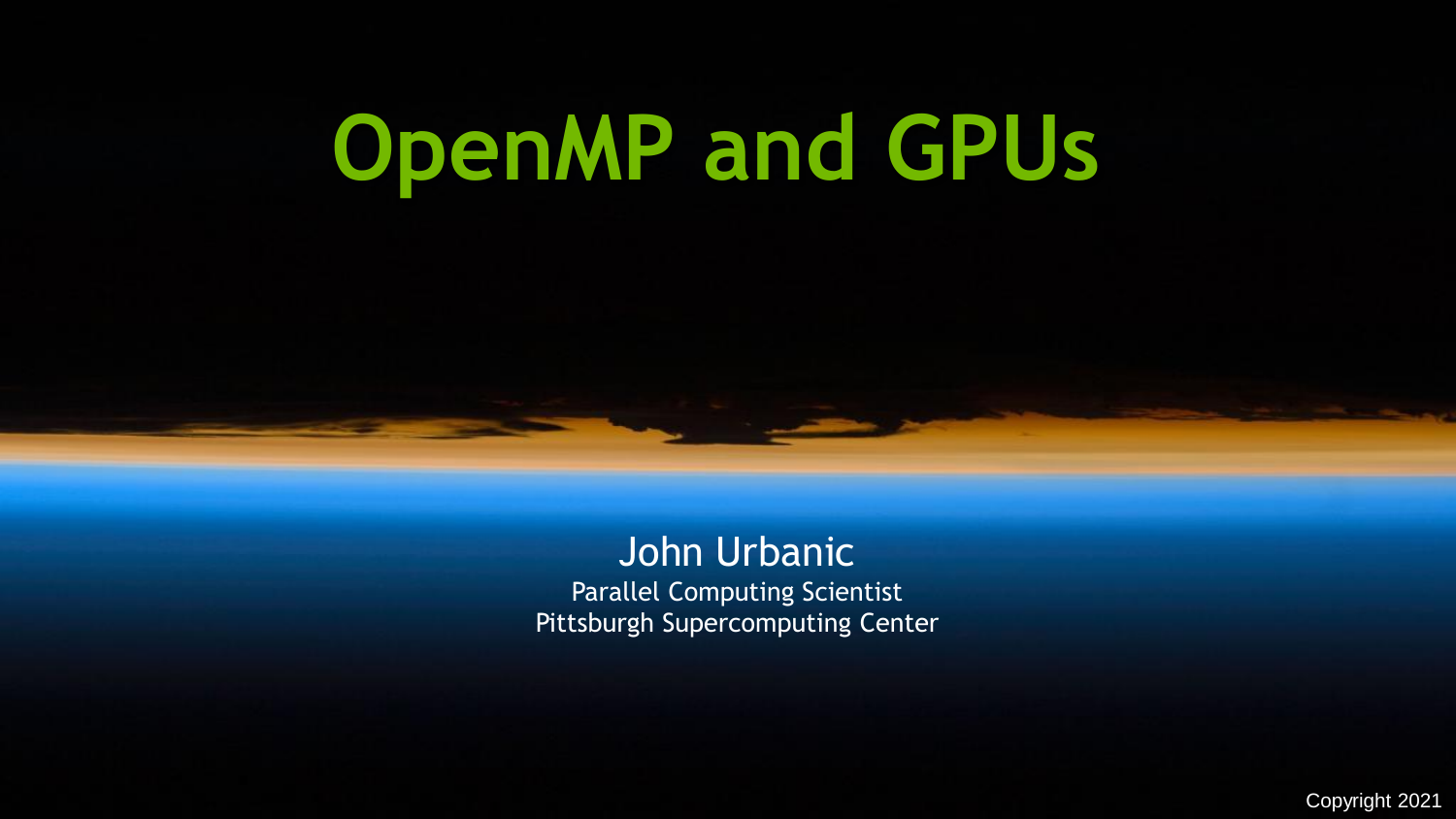# **Classic OpenMP**

**OpenMP was designed to replace low-level and tedious multi-threaded programming solutions like POSIX threads, or Pthreads.**

**OpenMP was originally targeted towards controlling capable and completely independent processors, with shared memory. The most common such configurations today are the many multi-cored chips we all use. You might have dozens of threads, each of which takes some time to start or complete.**

**In return for the flexibility to use those processors to their fullest extent, OpenMP assumes that you know what you are doing. You prescribe what how you want the threads to behave and the compiler faithfully carries it out.**

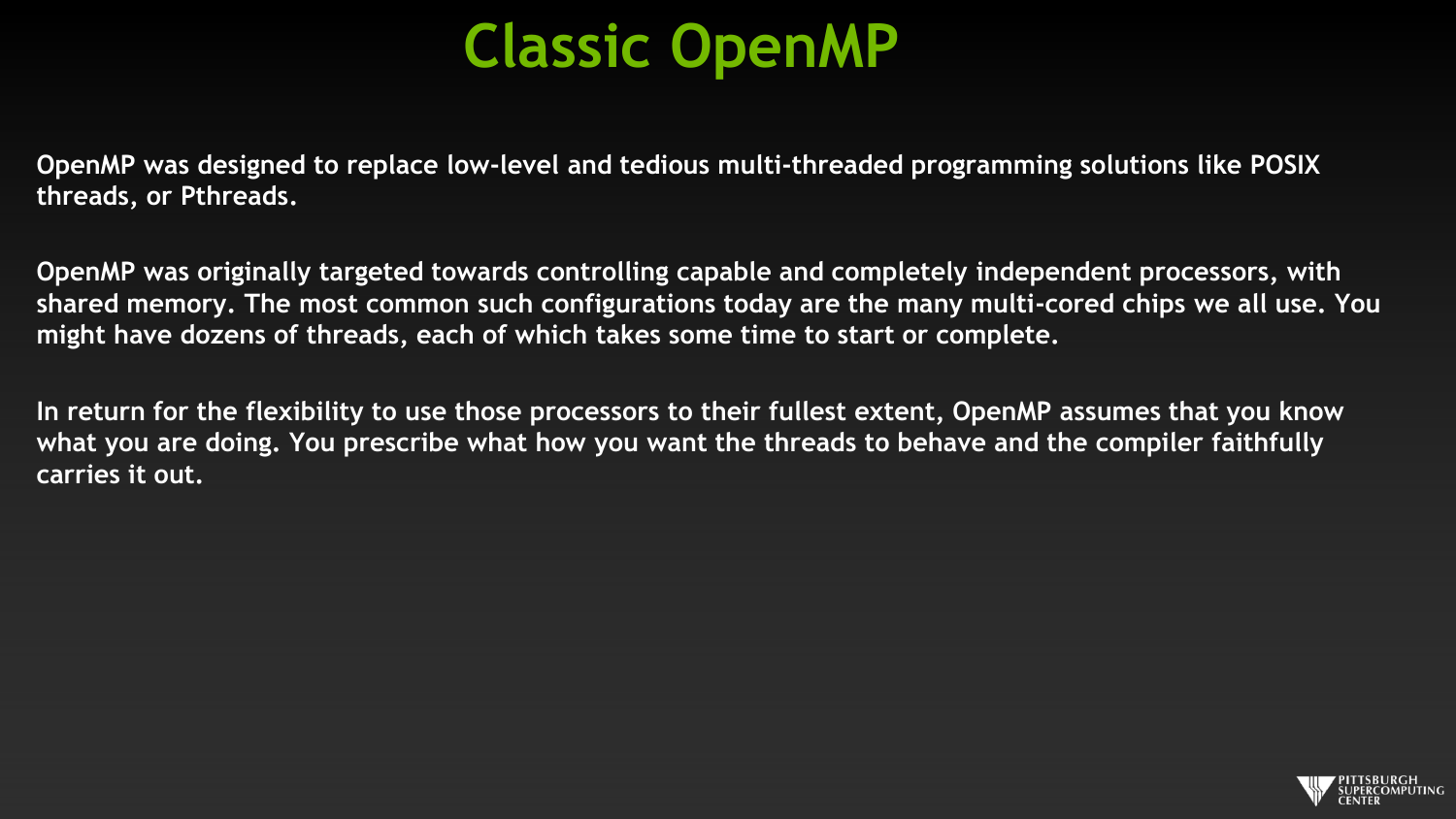### **Then Came This**



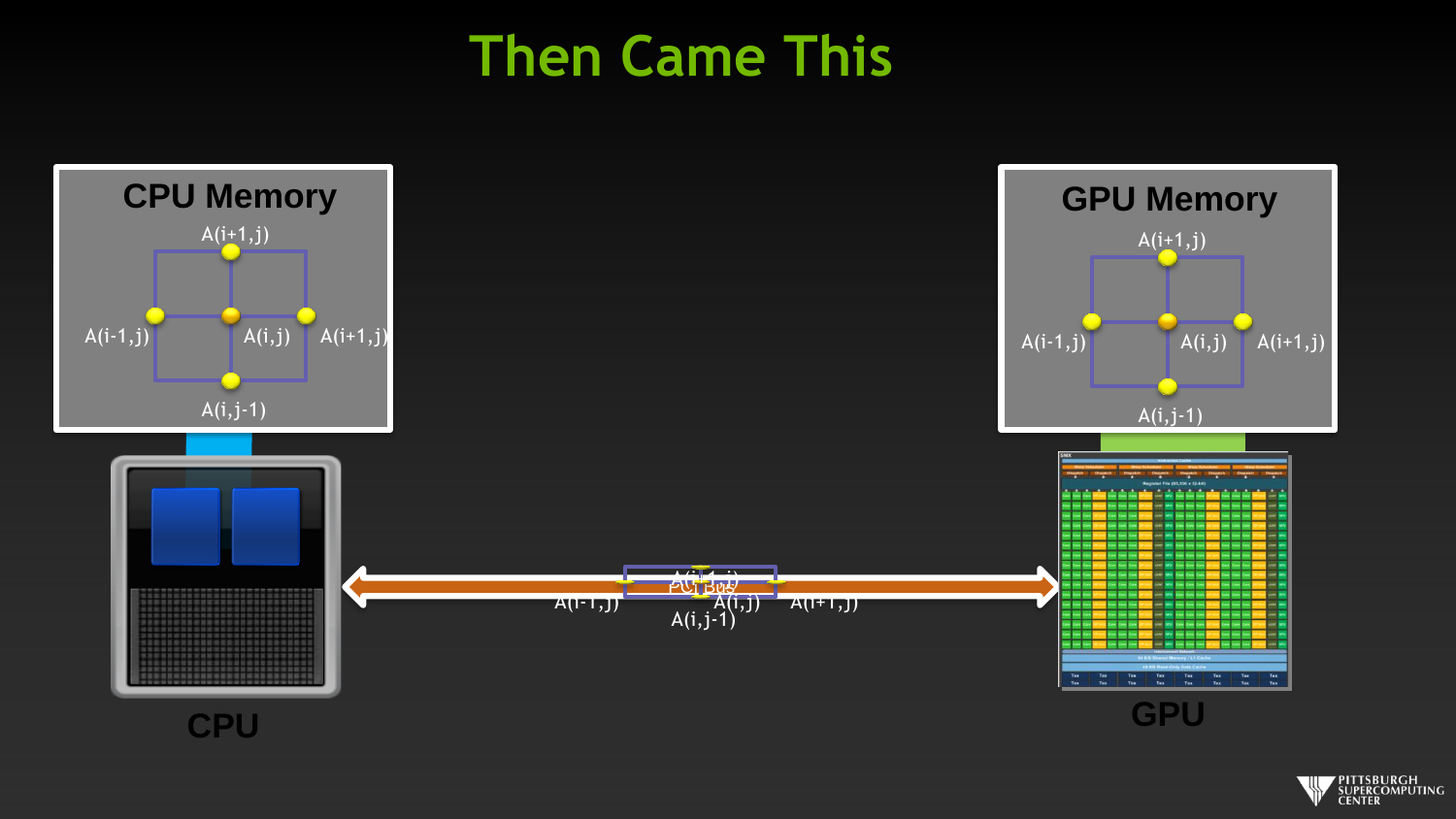### **GPUs are not CPUs**

**GPU require memory management. We do not simply have a single shared dataspace.**

**GPUs have thousands of cores.**

**But they aren't independent.**

**And they can launch very lightweight threads.**

**But it seems like the OpenMP approach provides a good starting point to get away from the low-level and tedious CUDA API...**

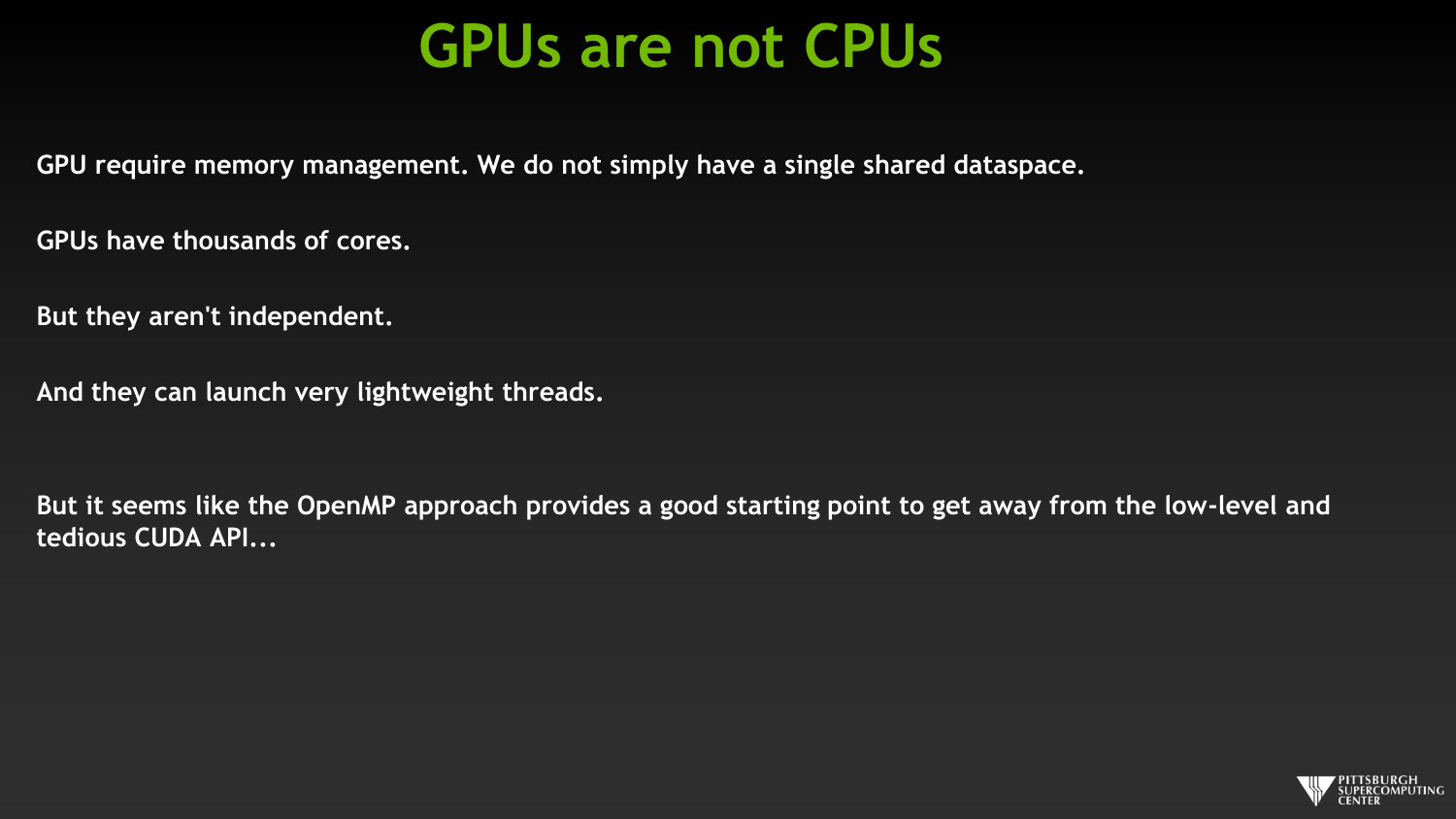# **Original Intention**



Let OpenACC evolve rapidly without disturbing the mature OpenMP standard. They can merge somewhere around version 4.0.

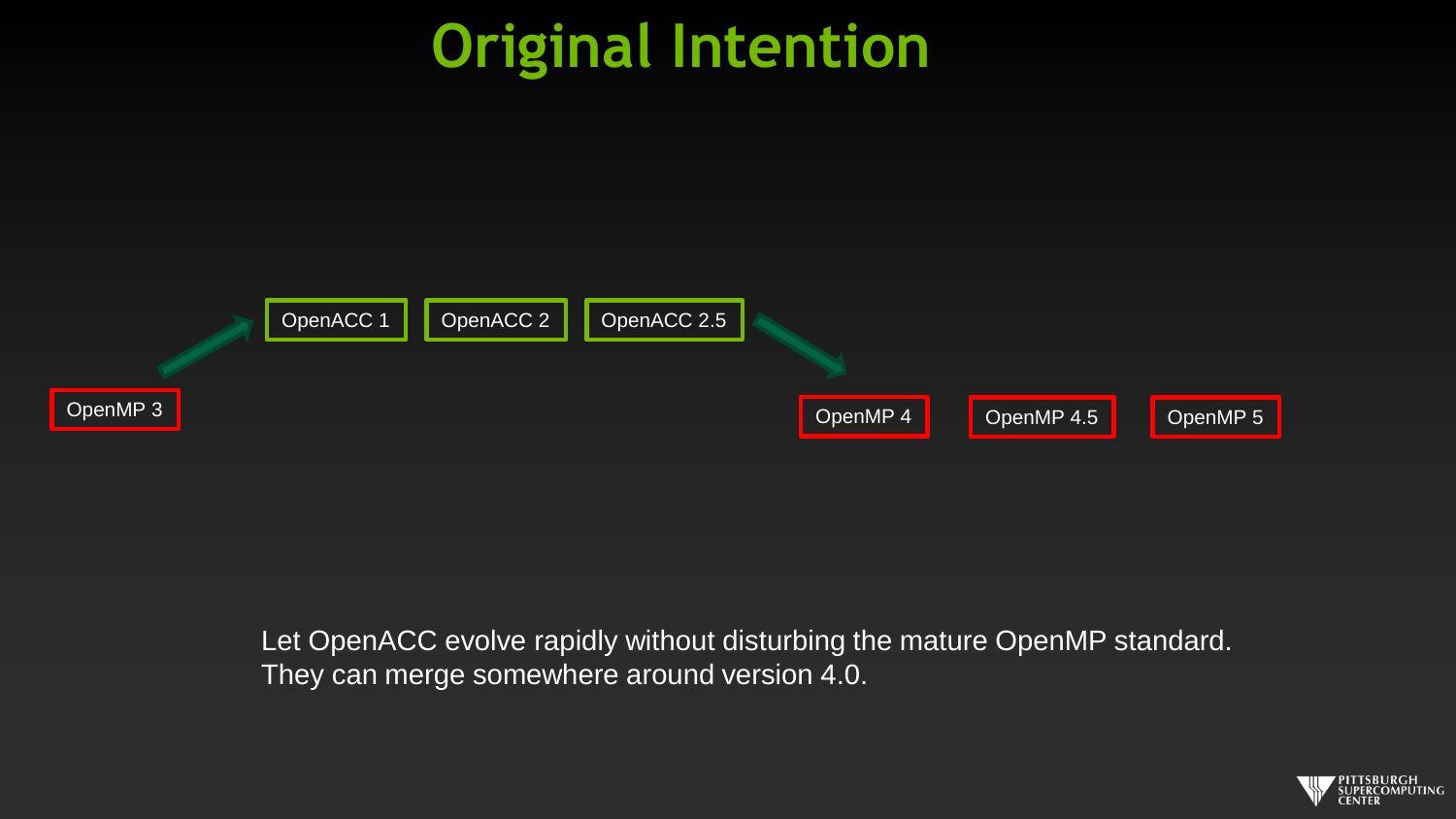# Meanwhile...

Since the days of RISC vs. CISC, Intel has mastered the art of figuring out what is important about a new processing technology and saying "why can't we do this in x86?"

The Intel Many Integrated Core (MIC) architecture is about large die, simpler circuit, and much more parallelism, in the x86 line.





*Courtesy Dan Stanzione, TACC*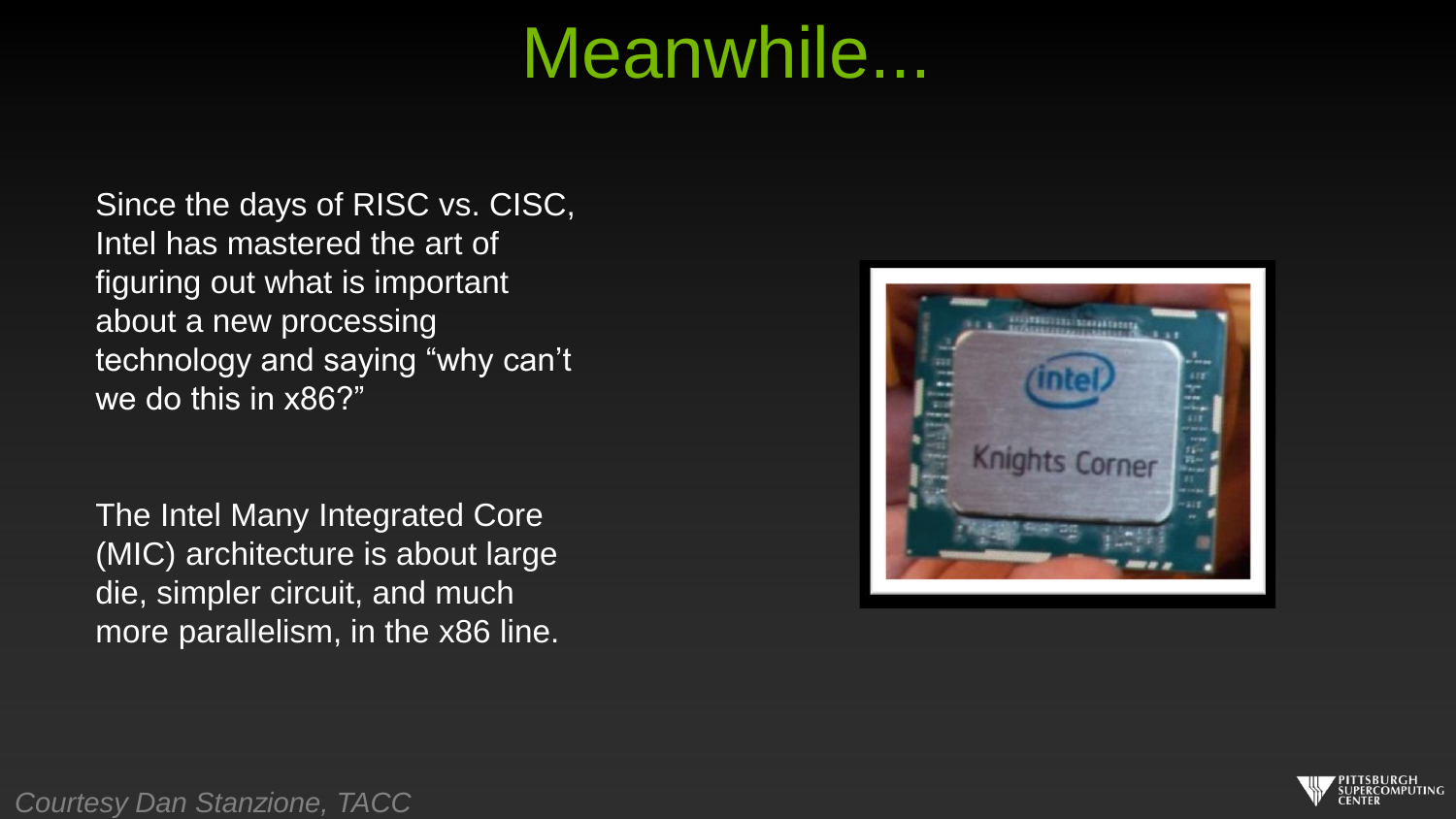# What is was MIC?

Basic Design Ideas:

- Leverage x86 architecture (a CPU with many cores)
- Use x86 cores that are simpler, but allow for more compute throughput
- Leverage existing x86 programming models
- Dedicate much of the silicon to floating point ops., keep some cache(s)
- Keep cache-coherency protocol
- Increase floating-point throughput per core
- Implement as a separate device
- Strip expensive features (out-of-order execution, branch prediction, etc.)
- Widened SIMD registers for more throughput (512 bit)
- Fast (GDDR5) memory on card





*Courtesy Dan Stanzione, TACC*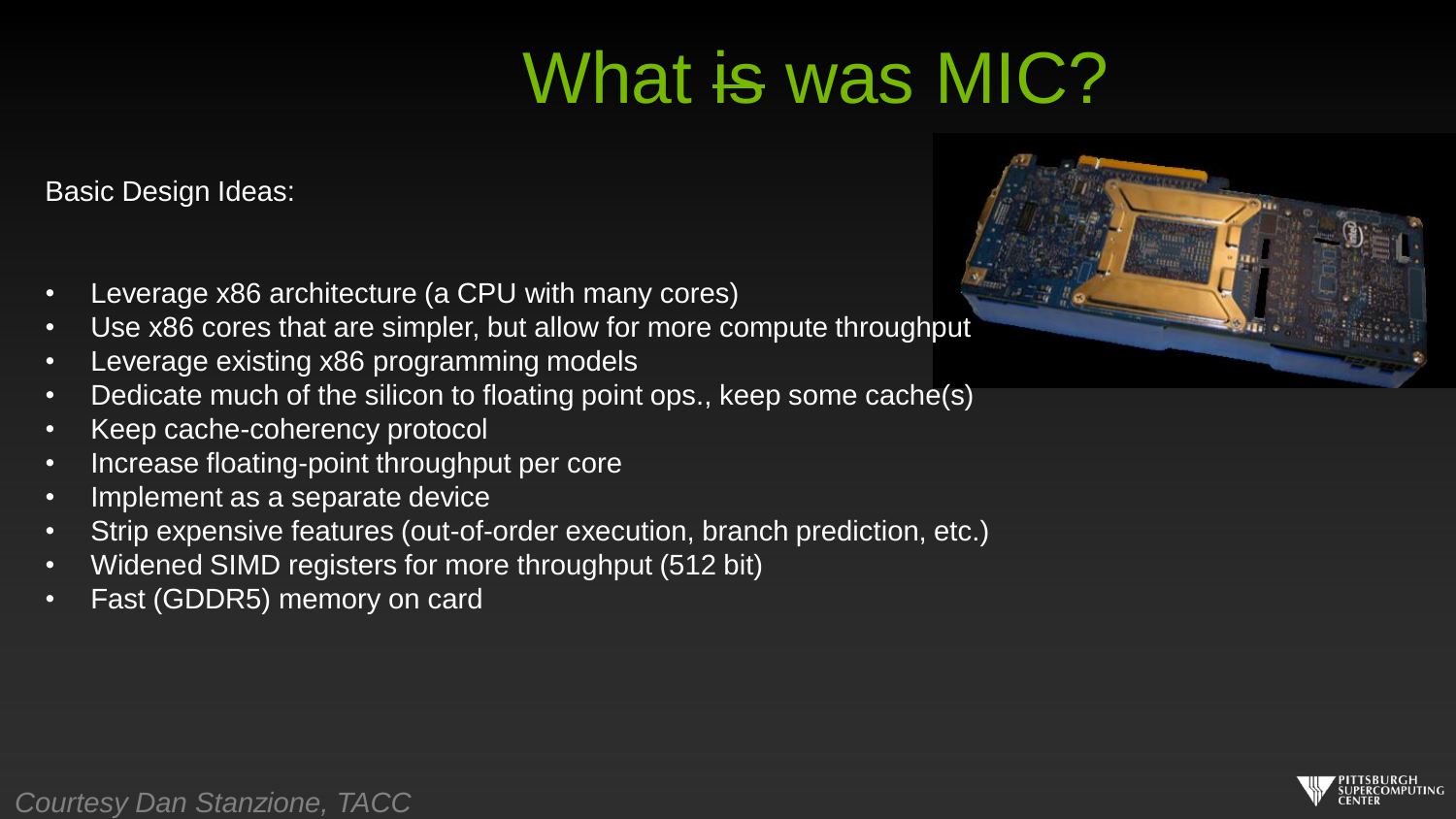# Latest last MIC Architecture



*Courtesy Dan Stanzione, TACC*

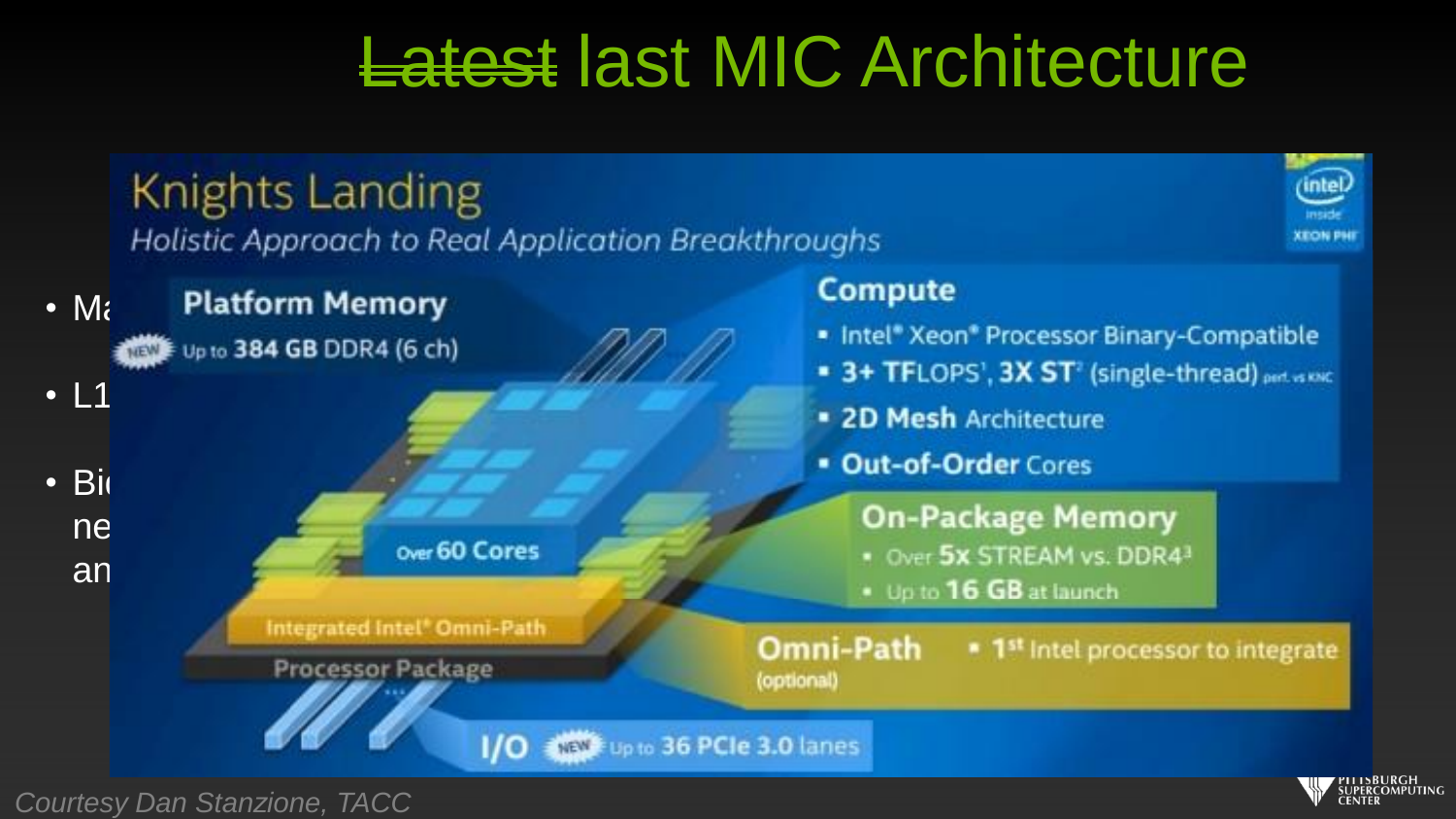# **Implications for the OpenMP/OpenACC Merge**



Intel and NVIDIA have both influenced their favored approached to make them more amenable to their own devices.

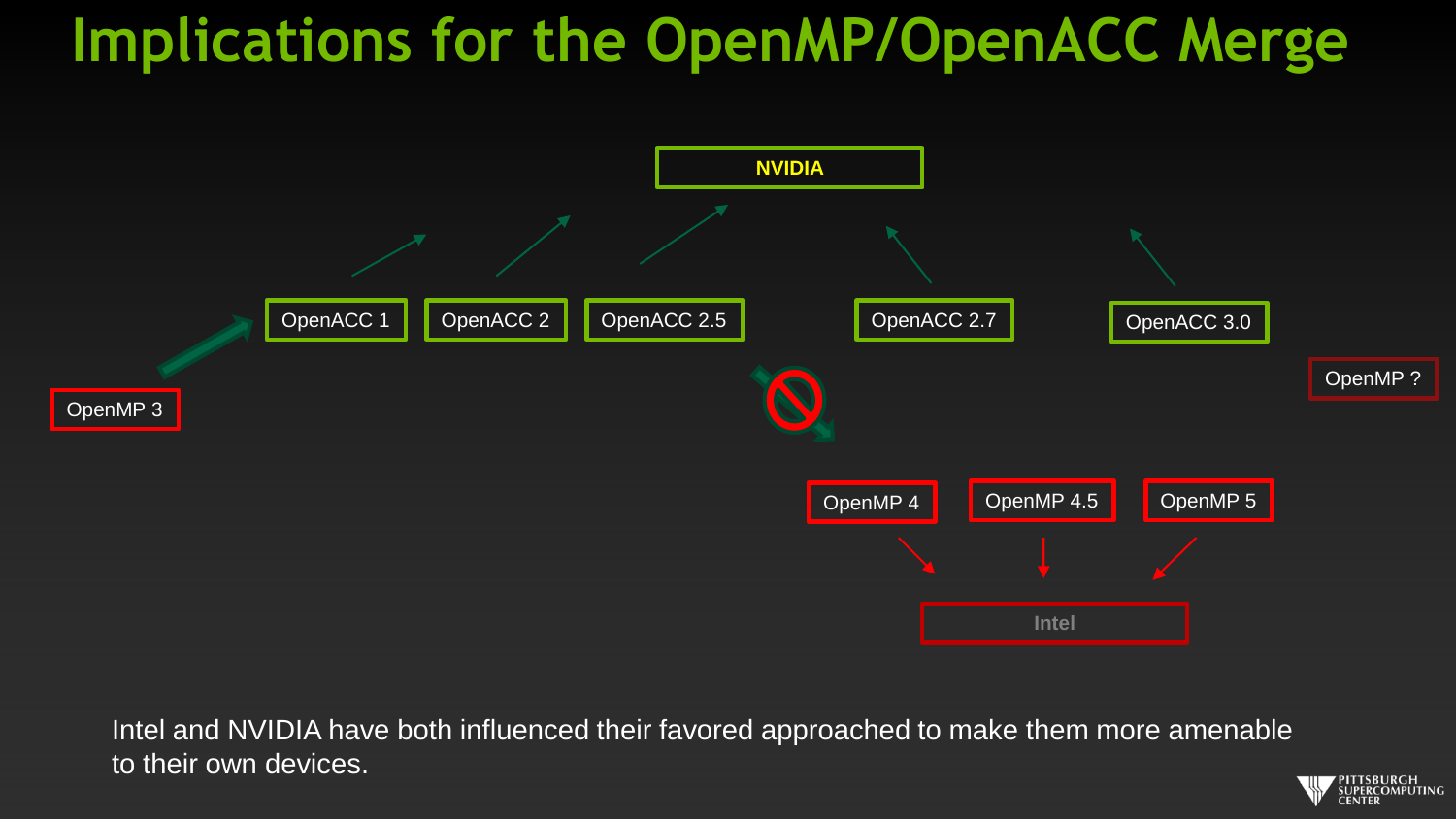# **OpenMP 4.0**

**The OpenMP 4.0 standard did incorporate the features needed for accelerators, with an emphasis on Intellike devices. We are left with some differences.**

**OpenMP takes its traditional prescriptive approach ("***this is what I want you to do"***), while OpenACC could afford to start with a more modern (compilers are smarter) descriptive approach ("***here is some parallelizable stuff, do something smart"***). This is practically visible in such things as OpenMP's insistence that you identify loop dependencies, versus OpenACC's** *kernel* **directive, and its ability to spot them for you.**

**OpenMP assumes that every thread has its own synchronization control (**barriers**,** locks**), because real processors can do whatever they want, whenever. GPUs do not have that at all levels. For example, NVIDIA GPUs have synchronization at the warp level, but not the thread block level. There are implications regarding this difference such as no OpenACC** async**/**wait **in parallel regions or kernels.**

**In general, you might observe that OpenMP was built when threads were limited and start up overhead was considerable (as it still is on CPUs). The design reflects the need to control for this. OpenACC starts with devices built around thousands of very, very lightweight threads.**

**They are also complementary and can be used together very well.**

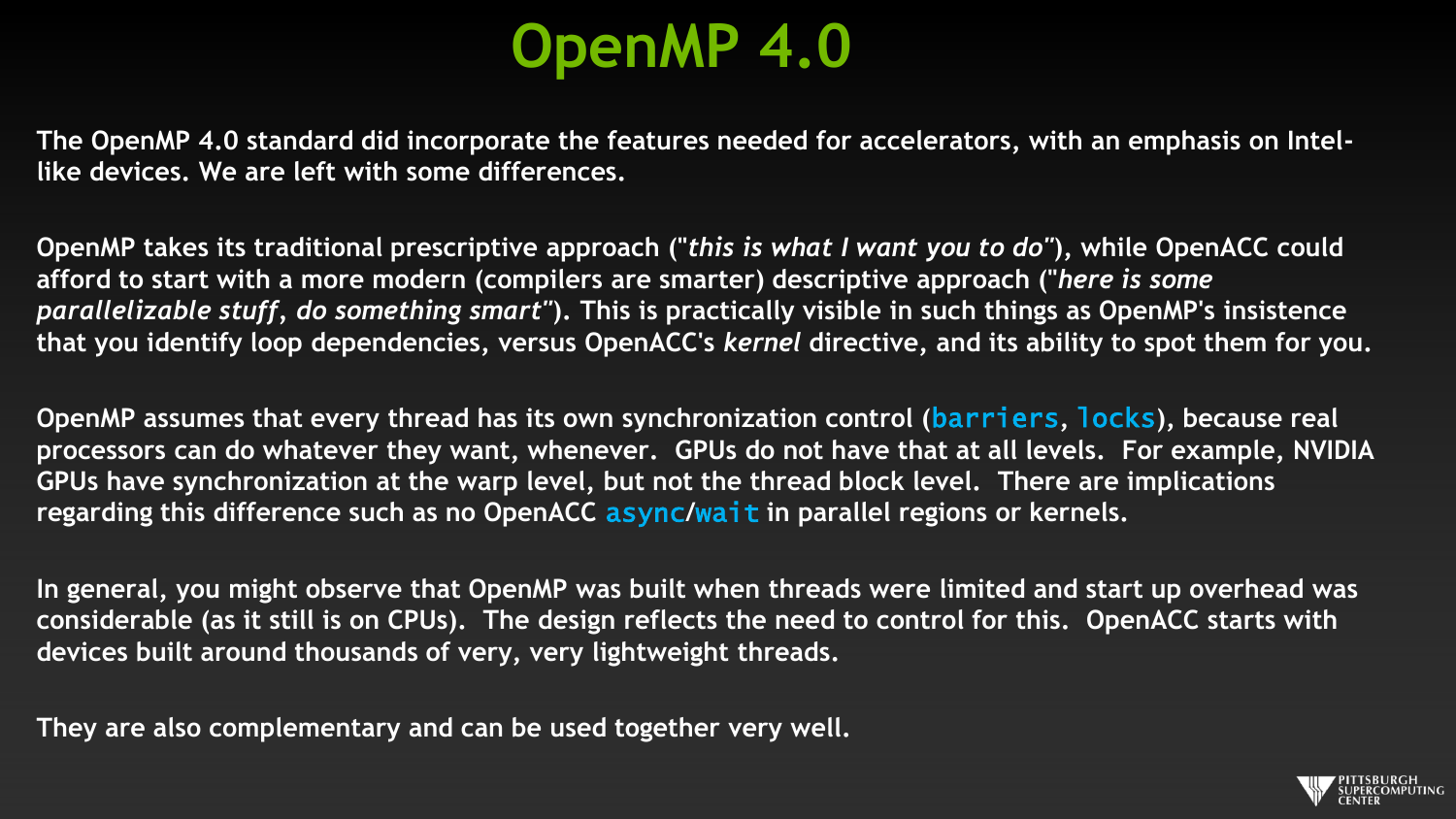### **OpenMP 4.0 Data Migration**

**The most obvious improvements for accelerators are the data migration commands. These look very similar to OpenACC.**

#pragma omp target device(0) map(tofrom:B)

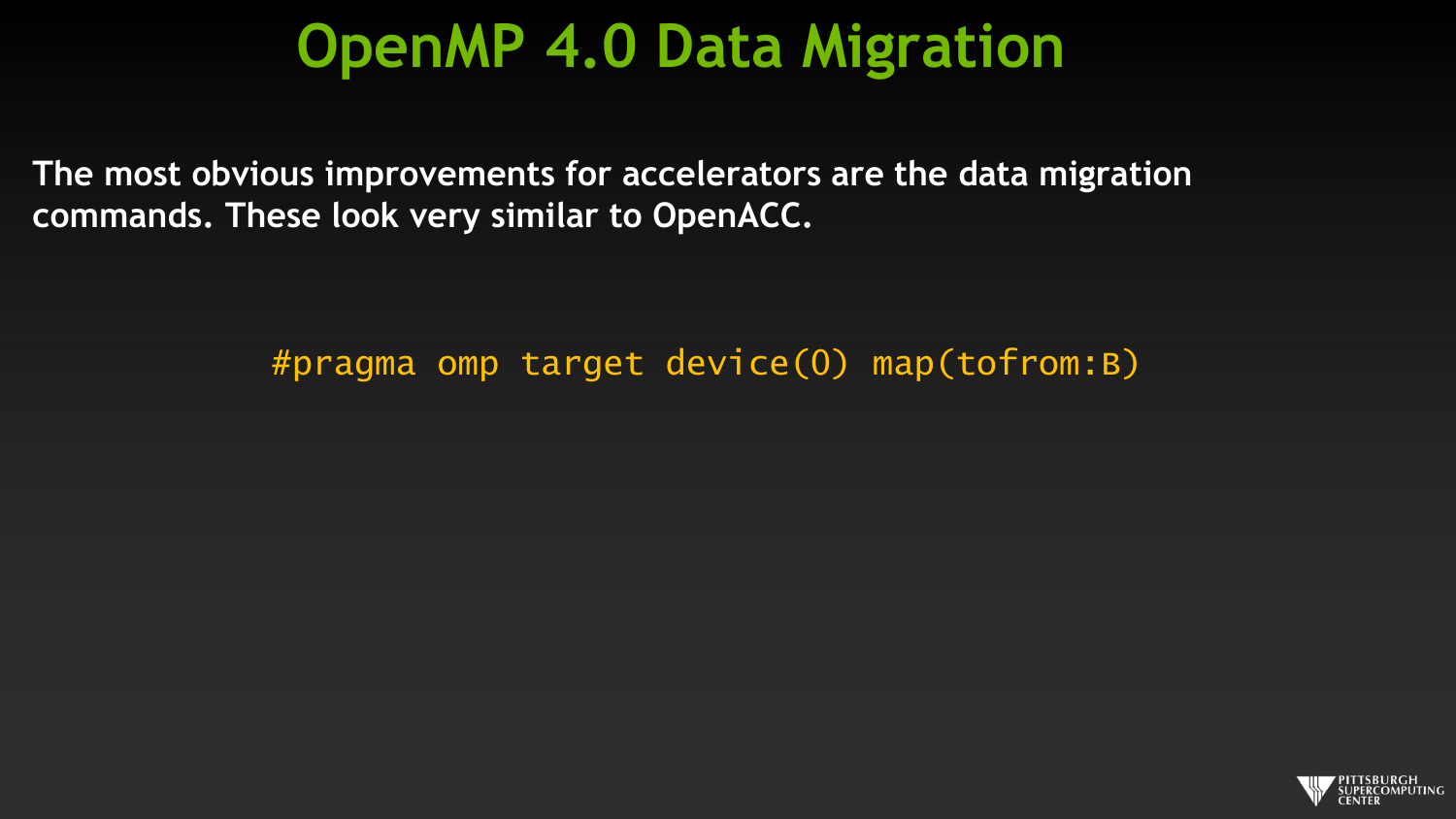# **OpenMP vs. OpenACC Data Constructs**

#### **OpenMP**

- **target data**
- **target enter data**
- **target exit data**
- **target update**
- **declare target**

#### **OpenACC**

- **data enter data**
- **exit data**
- **update**
- **declare**

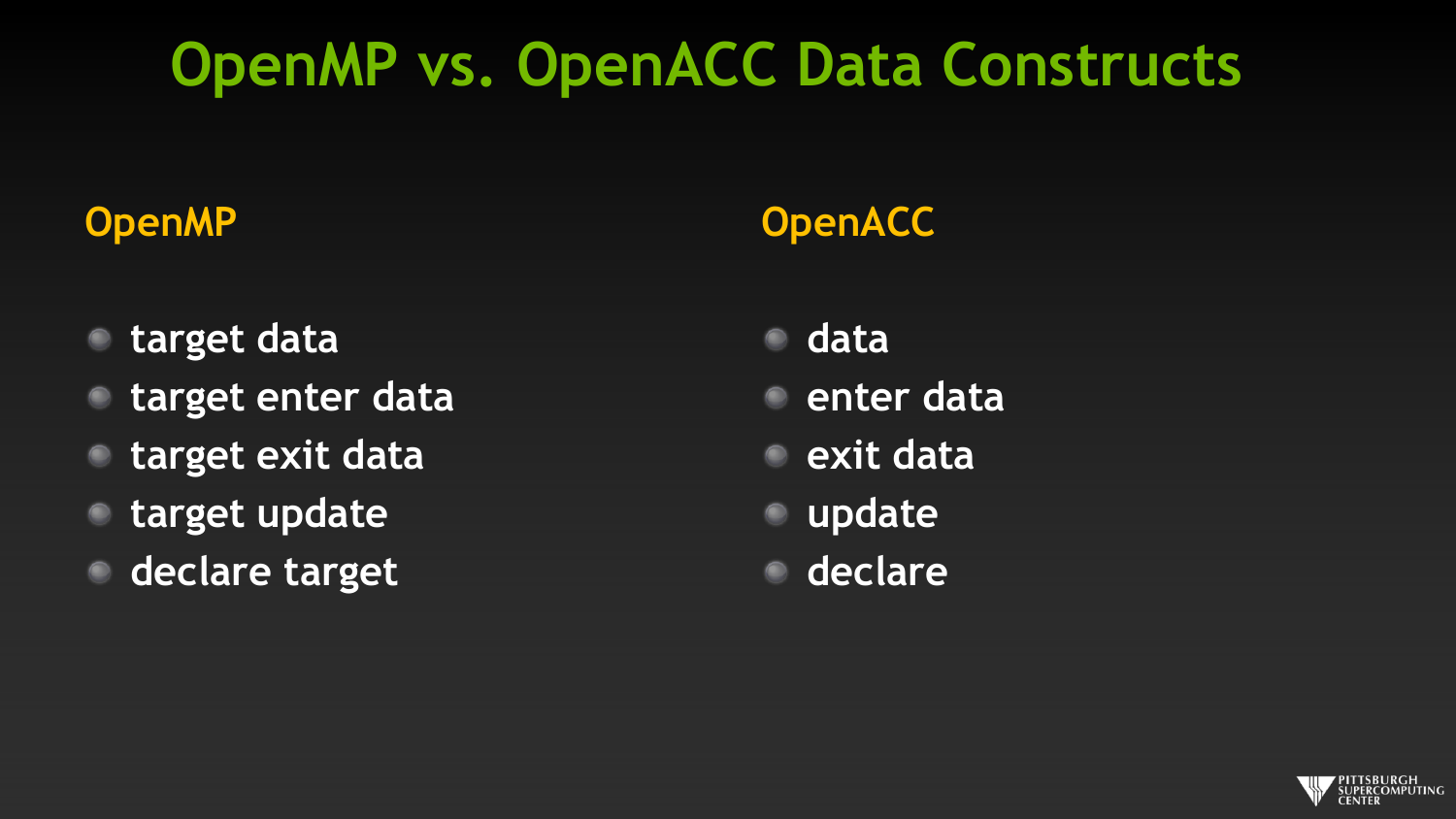# **OpenMP vs. OpenACC Data Clauses**

#### **OpenMP**

#### **OpenACC**

map **map**( complex\_deep\_data \* cdp = create\_array\_of\_data(); **map** #pragma omp target //Notice no mapping clauses! map **map** Just like with NVIDIA Unified Memory, this is hopelessly naïve and is not used in production **map**  $\alpha$ **map** The closely related deep copy directives (*declare mapper*) can be useful to aid in moving  $\cdot$ OpenMP 5 has also embraced the NVIDIA "unified shared memory" paradigm #pragma omp requires unified\_shared\_memory operate\_on\_data( cdp ); code. It is often recommended for a "first pass" (but I find that counter-productive). pointer-based data. As can the *allocate* clauses.

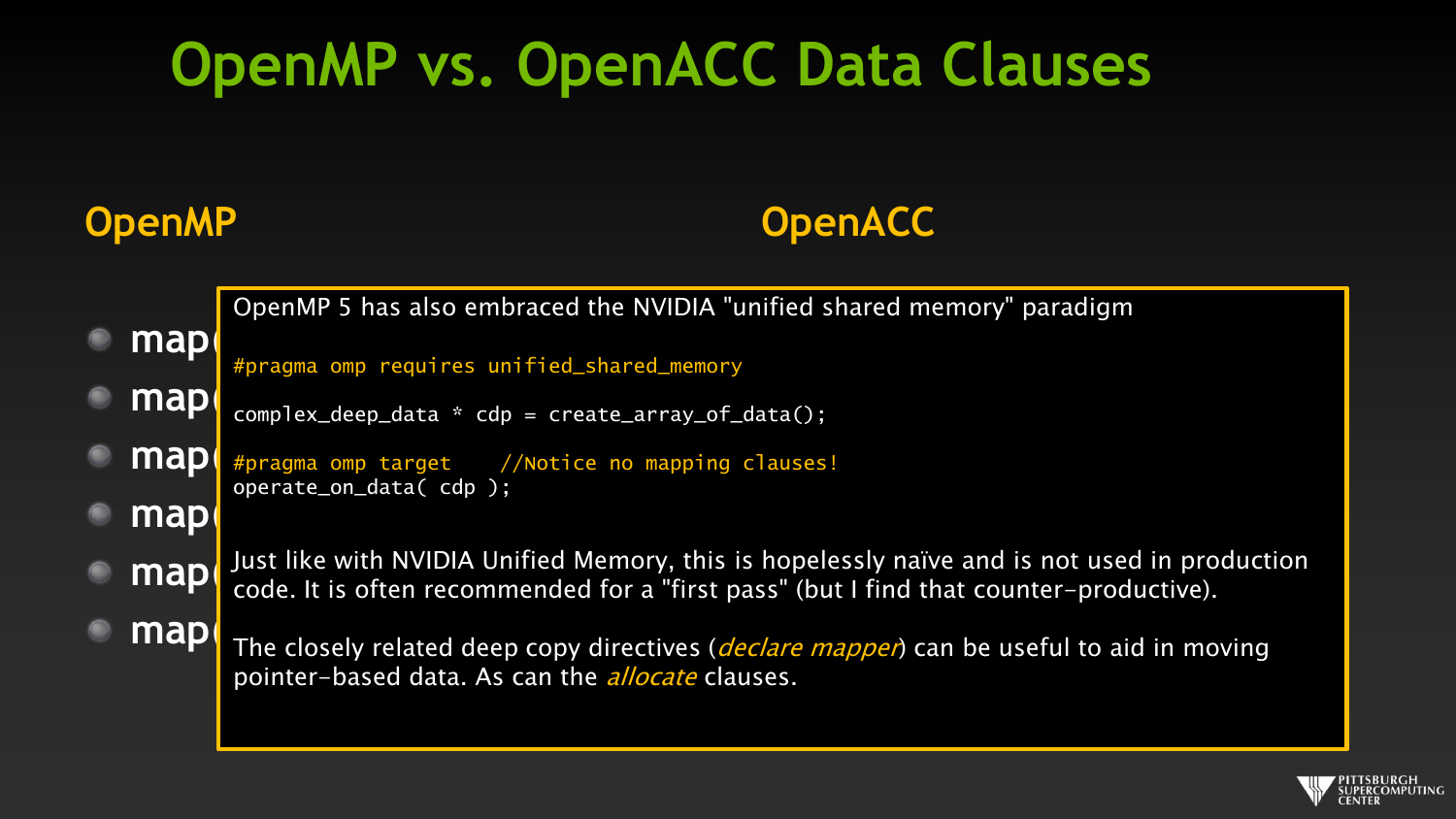### **OpenMP vs. OpenACC Compute Constructs**

#### **OpenMP**

- **target**
- **teams**
- **distribute**
- **parallel**
- **for / do**
- **simd**
- **is\_device\_ptr(...)**

#### **OpenACC**

- **parallel / kernels**
- **parallel / kernels**
- **loop gang**
- **parallel / kernels**
- **loop worker or loop gang**
- **loop vector**
- **deviceptr(...)**

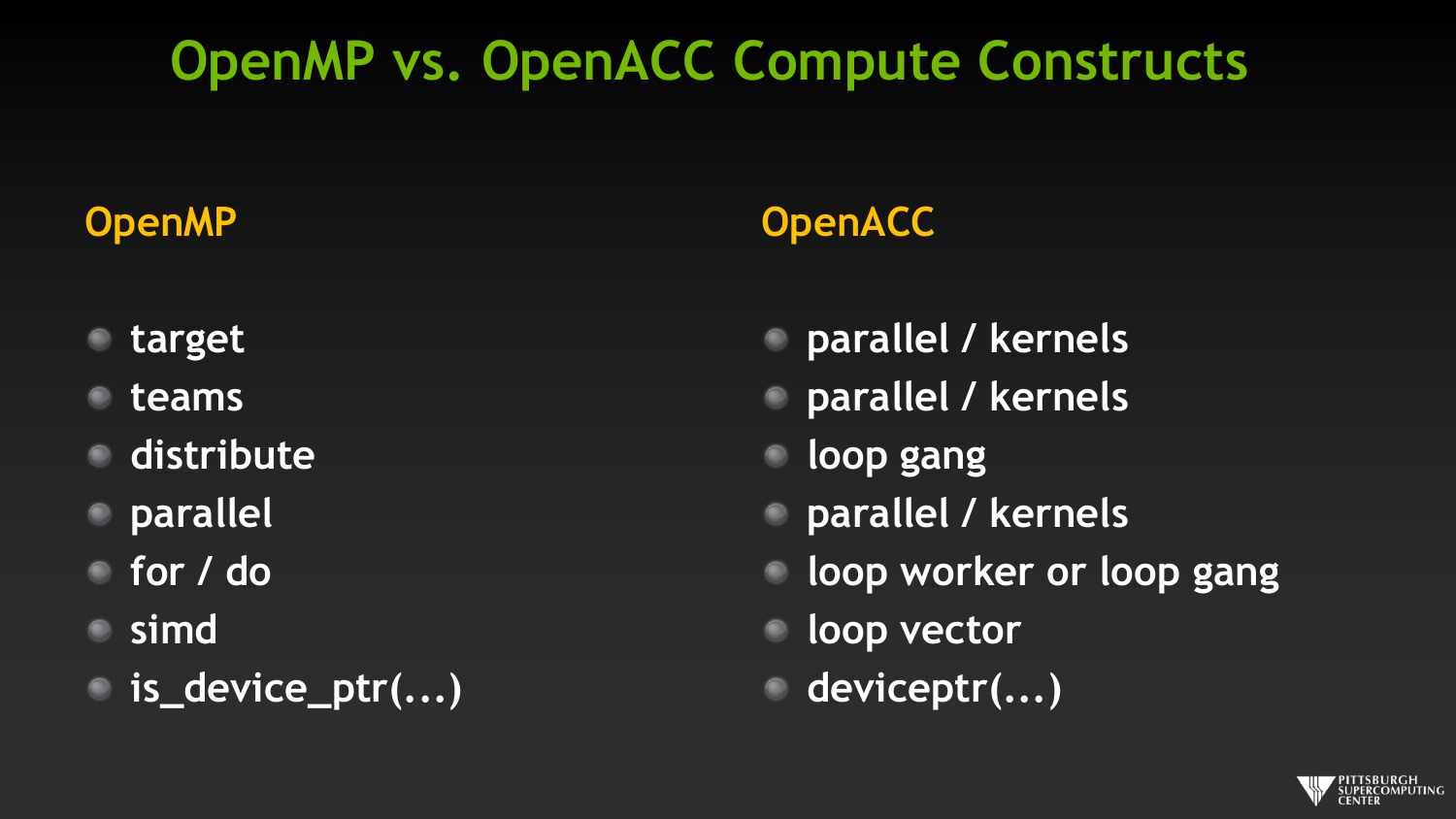# **OpenMP vs. OpenACC Differences**

#### **OpenMP**

- **device(n)**
- **depend(to:a)**
- **depend(from:b)**
- **nowait**
- **loops, tasks, sections**
- **atomic**
- **master, single, critical, barrier, locks, ordered, flush, cancel**

#### **OpenACC**

**---**

- **async(n)**
- **async(n)**
- **async**
- **loops**
- **atomic**

**---**

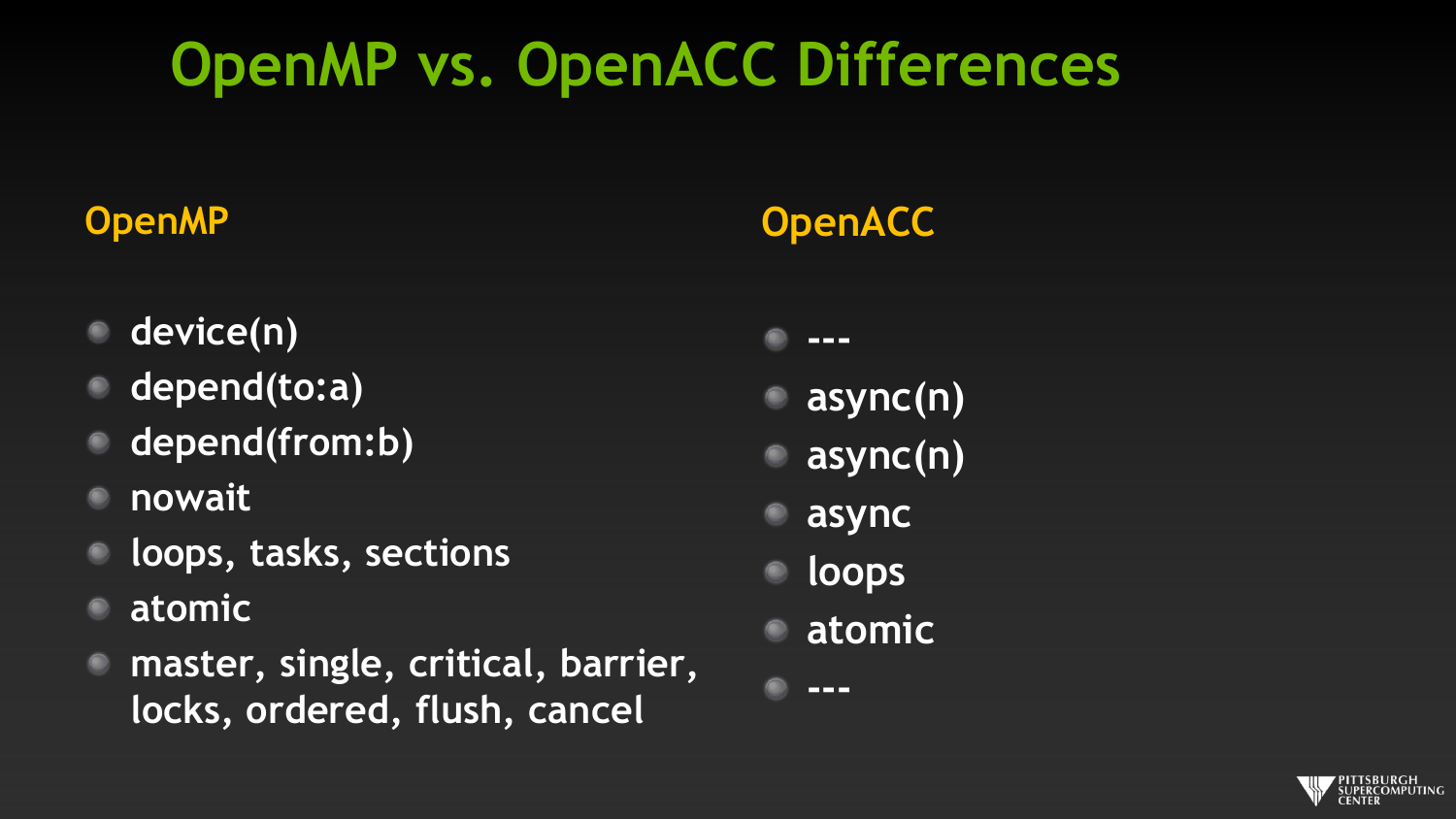### **SAXPY in OpenMP 4.0 on NVIDIA**

```
int main(int argc, const char* argv[]) {
    int n = 10240; floata = 2.0f; floatb = 3.0f;
    float*x = (float*) malloc(n * sizeof(float));
   float*y = (float*) malloc(n * sizeof(float));
// Run SAXPY TWICE inside data region
#pragma omp target data map(to:x)
{
#pragma omp target map(tofrom:y)
#pragma omp teams
#pragma omp distribute
#pragma omp parallel for
    for(inti = 0; i < n; ++i){
          y[i] = a*x[i] + y[i];}
#pragma omp target map(tofrom:y)
#pragma omp teams
#pragma omp distribute
#pragma omp parallel for
     for(inti = 0; i < n; ++i){
          y[i] = b^*x[i] + y[i];}
}
}
```
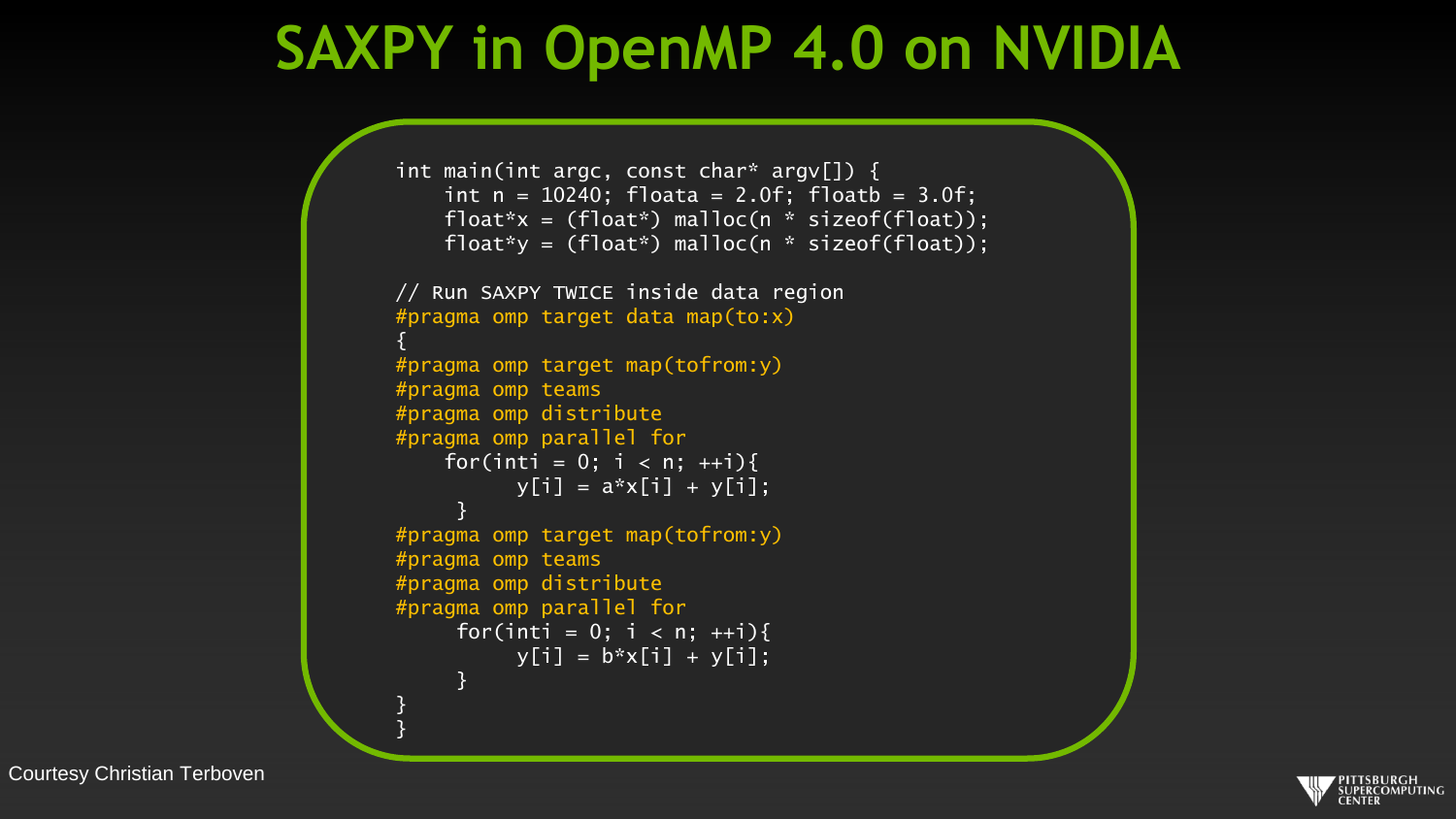#### **Comparing OpenACC with OpenMP 4.0 on NVIDIA & Phi**

OpenMP 4.0 for Intel Xeon Phi

OpenMP 4.0 for NVIDIA GPU

OpenACC for NVIDIA GPU

First two examples Courtesy Christian Terboven

#pragma omp target device(0) map(tofrom:B) #pragma omp parallel for for  $(i=0; i < N; i++)$  $B[i]$  += sin( $B[i]$ );

#pragma omp target device(0) map(tofrom:B) #pragma omp teams num\_teams(num\_blocks) num\_threads(bsize) #pragma omp distribute for  $(i=0; i< N; i += num_blocks)$ #pragma omp parallel for for  $(b = i; b < i + num_b]$  locks;  $b++$ )  $B[b]$  += sin( $B[b]$ );

#pragma acc kernels for  $(i=0; i < N; ++i)$  $B[i]$  += sin( $B[i]$ );

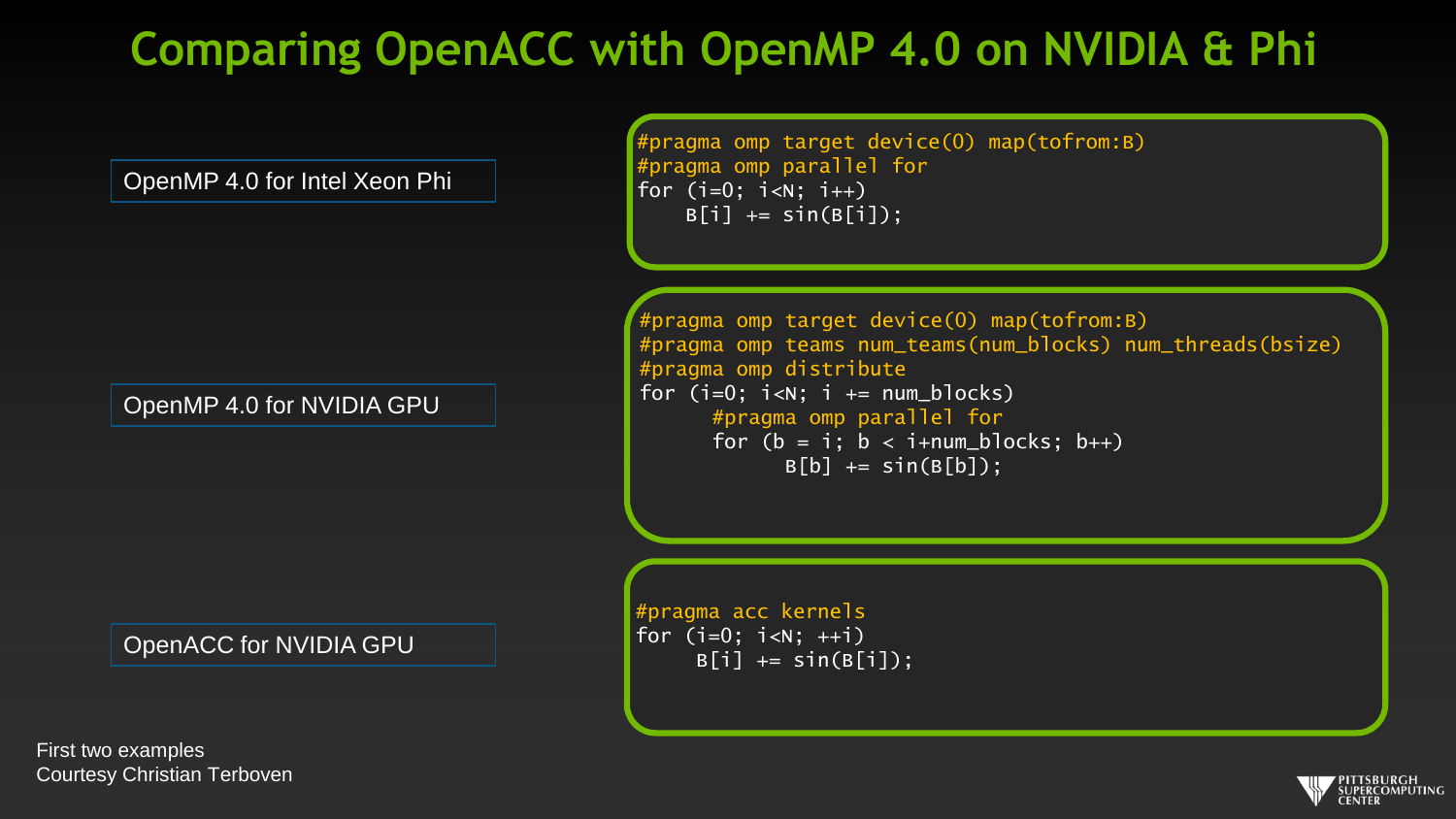### **OpenMP 4.0 Across Architectures**

OpenMP now has a number of OpenACC-like metadirectives to help cope with this confusion:

```
#pragma omp target map(to:a,b) map(from:c)
#pragma omp parallel for simd
#pragma omp metadrictive when (device={arch(nvptx)}: teams loop) default (parallel loop)
for (i = 1; i < n; i++)c[i] = a[i] * b[i]
```
And also variant functions to substitute code for different targets.

Courtesy Michael Wolfe

```
#pragma omp declare target
int some_routine(int a){
   //do things in serial way
}
#pragma omp declare variant ( int some_routine(int a) ) match(context={target} \
                                                        device={arch(nvptx)} )
int some_routine_gpu(int a){
    //gpu optimized code
}
```
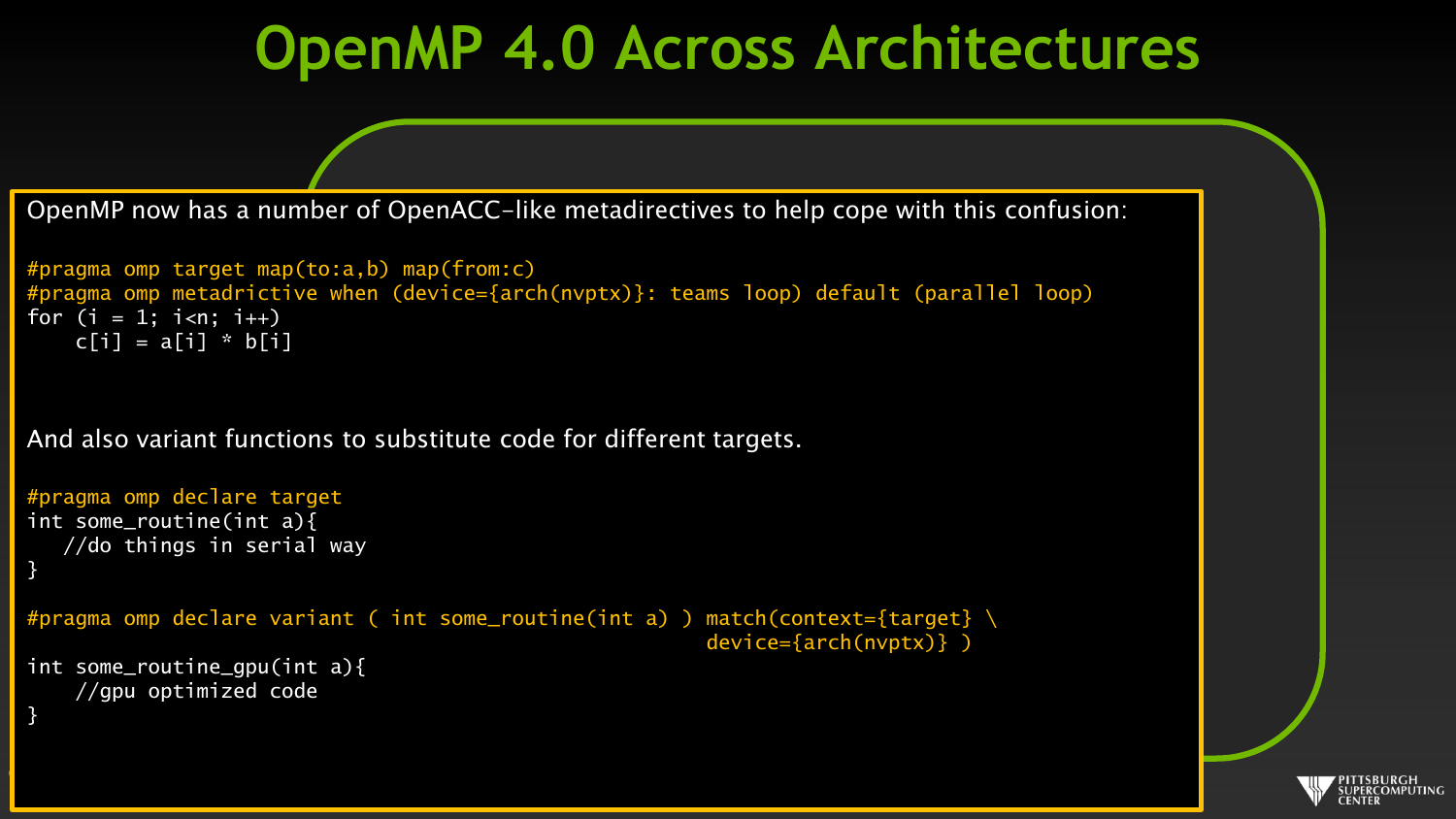#### **OpenMP 4.0 Across Compilers**

Cray C Compiler (v8.5)

Clang Compiler (alpha)

Intel C Compiler (v16.0)

GCC C Compiler (v6.1))

#pragma omp target teams distribute for(int ii = 0; ii < y;  $++ii$ )

#pragma omp target teams distribute \ parallel for chedule(static,1) for(int ii = 0; ii <  $y$ ; ++ii)

#pragma omp target #pragma omp parallel for for(int ii = 0; ii <  $y$ ; ++ii)

#pragma omp target teams distribute \ parallel for for(int ii = 0; ii < y;  $++ii$ )

Subtle and confusing? You bet. For a nice discussion of these examples visit their authors at https://www.openmp.org/wp-content/uploads/Matt\_openmp-booth-talk.pdf

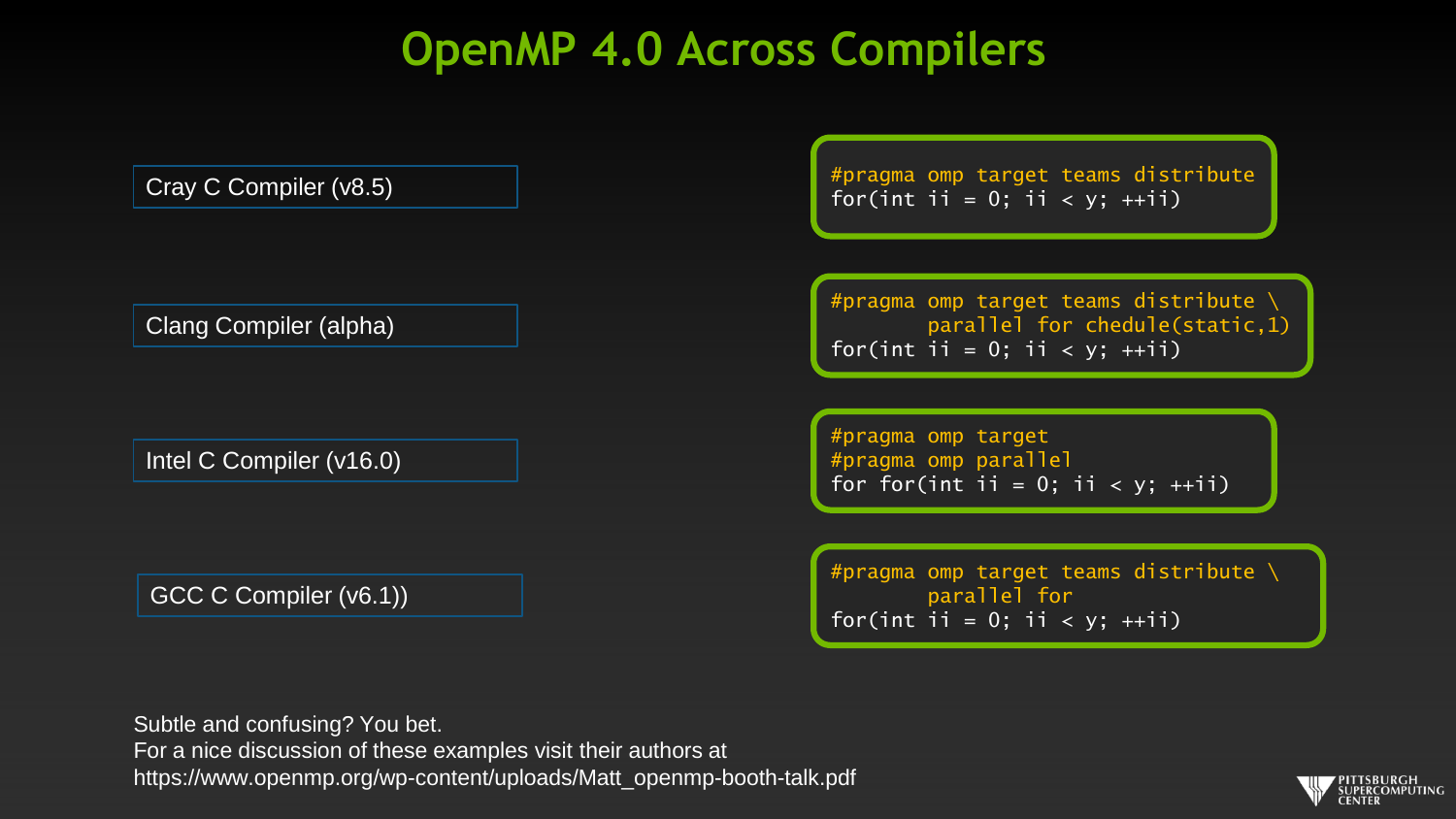### **Latest Data.**

**From the excellent paper** *Is OpenMP 4.5 Target Off-load Ready for Real Life? A Case Study of Three Benchmark Kernels (Diaz, Jost, Chandrasekaran, Pino)* **we have some recent data:**



**In summary, using NPB benchmarks (FFT, Gauss Seidel, Multi-Grid) on leadership class platforms (Titan and Summit) using multiple compilers (clang, gcc, PGI, Cray, IBM), OpenMP is not yet competitive with OpenACC on GPUs.**

**A very interesting side-note is that OpenACC** *kernels* **and** *loop* **performed the same.**